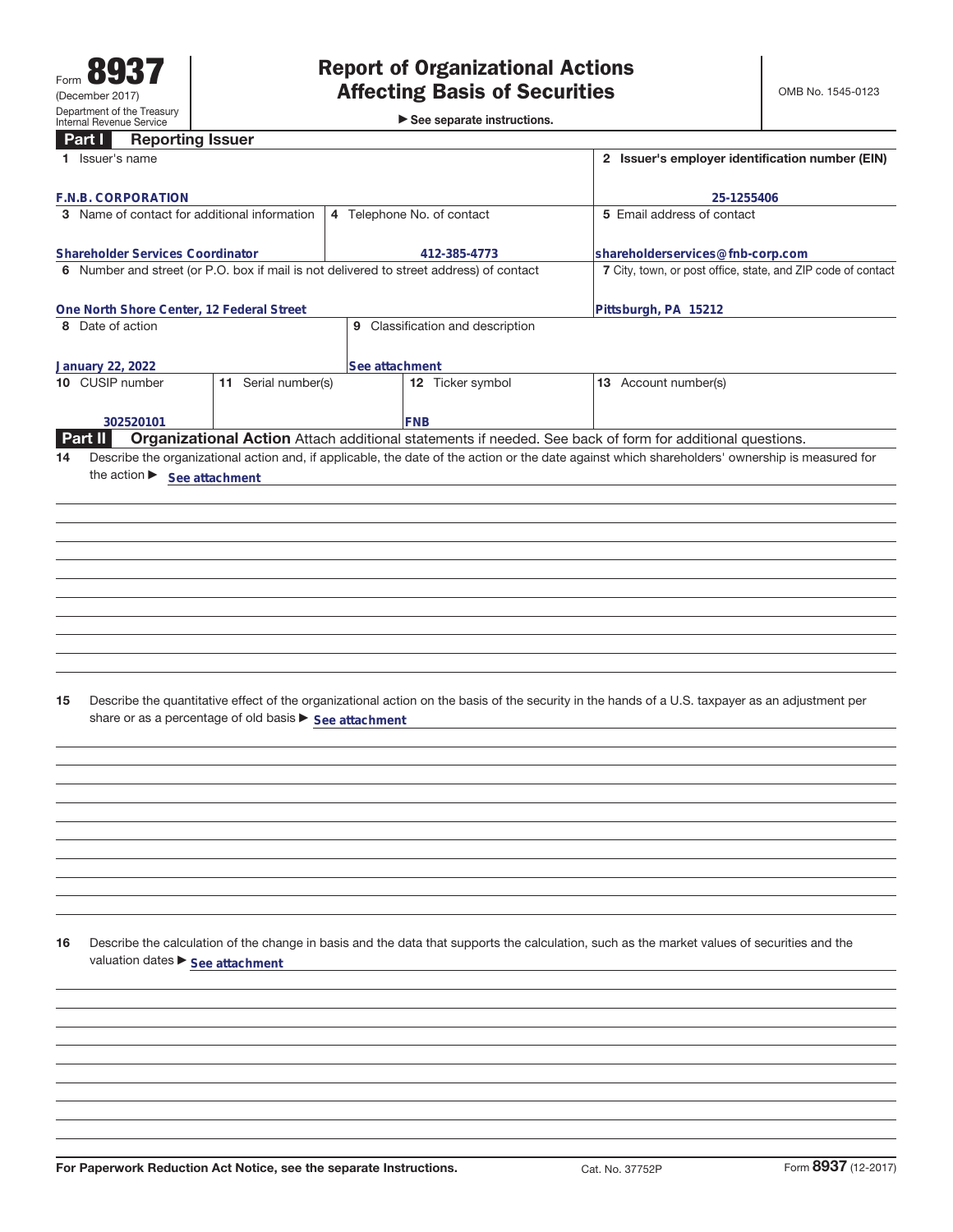**Part II Organizational Action** (continued)

17 List the applicable Internal Revenue Code section(s) and subsection(s) upon which the tax treatment is based  $\blacktriangleright$ **IRC sections 354, 356, 358, 368(a) and 1001**

18 Can any resulting loss be recognized?  $\triangleright$  No loss can be recognized upon the exchange of the Howard common shares for the shares of **FNB common stock.**

**If a taxable loss is calculated on the deemed sale of a fractional share of FNB common stock deemed to have been received in the exchange, this loss can be recognized. The deductibility of capital losses is subject to limitation.**

19 Provide any other information necessary to implement the adjustment, such as the reportable tax year **F** The transaction was consummated **on January 22, 2022. Consequently, the reportable tax year of the Howard shareholders for reporting the tax effect of the share exchange is the tax year that includes the January 22, 2022 date. This is the 2022 calendar year for those who report taxable income on the basis of a calendar year.**

|                                | Under penalties of perjury, I declare that I have examined this return, including accompanying schedules and statements, and to the best of my knowledge and<br>belief, it is true, correct, and complete. Declaration of preparer (other than officer) is based on all information of which preparer has any knowledge. |                                      |                                                                                                                                   |                                                       |                                             |  |  |  |
|--------------------------------|--------------------------------------------------------------------------------------------------------------------------------------------------------------------------------------------------------------------------------------------------------------------------------------------------------------------------|--------------------------------------|-----------------------------------------------------------------------------------------------------------------------------------|-------------------------------------------------------|---------------------------------------------|--|--|--|
| <b>Sign</b><br><b>Here</b>     |                                                                                                                                                                                                                                                                                                                          | Signature $\blacktriangleright$      |                                                                                                                                   | Date $\blacktriangleright$                            | 2-18-2022                                   |  |  |  |
|                                |                                                                                                                                                                                                                                                                                                                          | Print your name ► Nicky Engel        |                                                                                                                                   | Corporate Tax Director<br>Title $\blacktriangleright$ |                                             |  |  |  |
| <b>Paid</b><br><b>Preparer</b> |                                                                                                                                                                                                                                                                                                                          | Print/Type preparer's name           | Preparer's signature                                                                                                              | Date                                                  | <b>PTIN</b><br>if<br>Check<br>self-employed |  |  |  |
| <b>Use Only</b>                |                                                                                                                                                                                                                                                                                                                          | Firm's name<br>$\rightarrow$         | Firm's $EIN$ $\blacktriangleright$                                                                                                |                                                       |                                             |  |  |  |
|                                |                                                                                                                                                                                                                                                                                                                          | Firm's address $\blacktriangleright$ | Phone no.                                                                                                                         |                                                       |                                             |  |  |  |
|                                |                                                                                                                                                                                                                                                                                                                          |                                      | Send Form 8937 (including accompanying statements) to: Department of the Treasury, Internal Revenue Service, Ogden, UT 84201-0054 |                                                       |                                             |  |  |  |